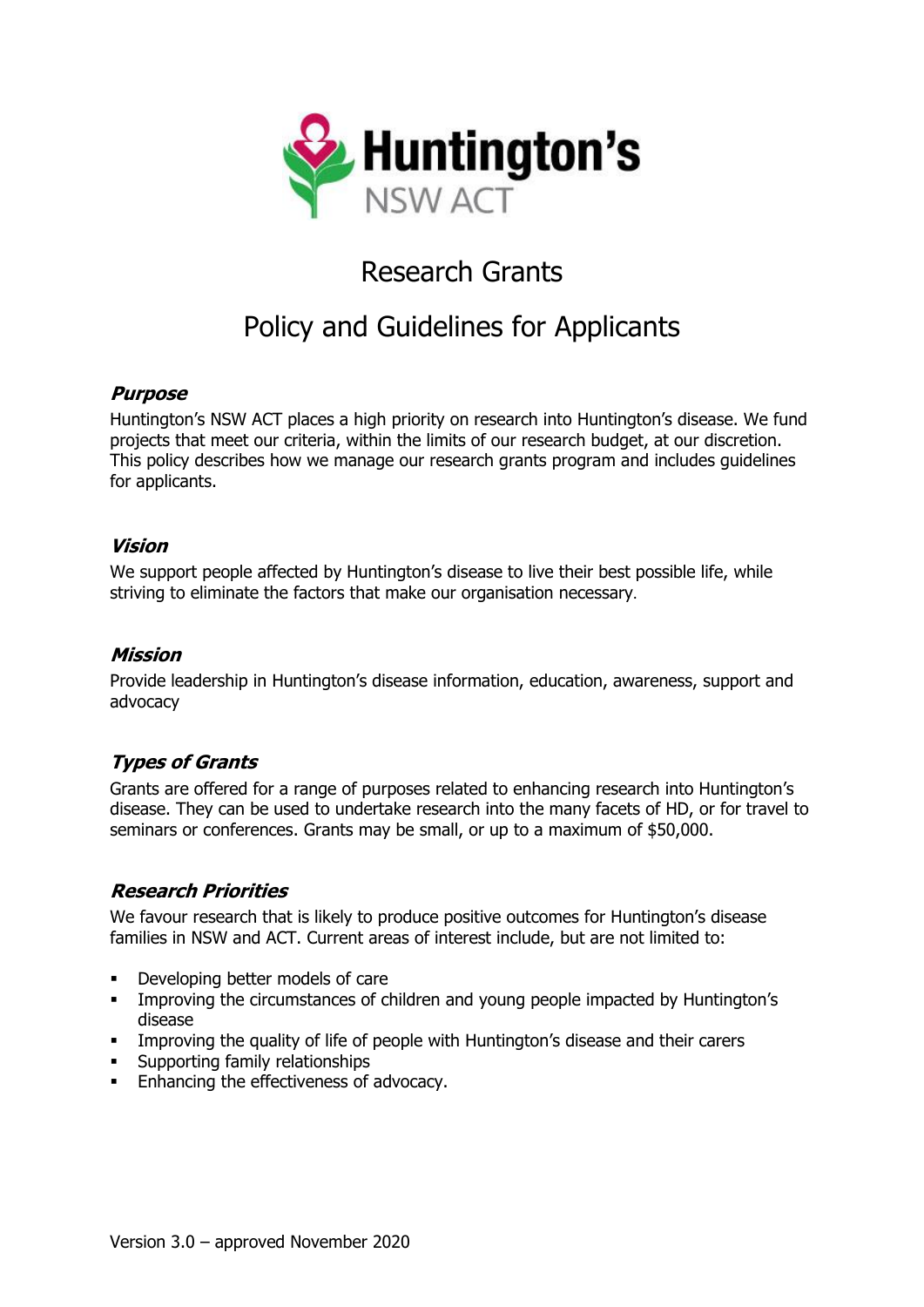# **Eligible Applicants and Projects**

Note: Applicants must be Australian residents.

Those eligible for funding must be capable of conducting suitable research projects. Likely recipients will be employed as allied health or medical professionals but may come from other backgrounds. Ideally, the research project will have the support of the applicant's employing organisation or academic institution and must relate directly or indirectly to improving the lives of those in the Huntington's disease community.

Grants may be made for research commissioned and designed by the Association. In this case, the advice of independent third parties should be sought to ensure the validity of research design, methods, analysis and application.

Projects eligible for consideration are those that can demonstrate that they are consistent with the research priorities described above and that represent "value for money" in terms of the anticipated outcomes for Huntington's disease families.

### **Application Process**

Applications for grants may be made at any time.

There will be a two-stage evaluation process.

In the first instance, the applicant should contact the CEO to discuss their proposal. They should complete the Expression of Interest form, outlining their proposal – see Attachment A. The CEO will distribute this document to the Board for discussion. The Board will then decide whether to encourage the applicant to submit a formal application – see Attachment B.

On receipt of the Research Grants application form, the CEO will distribute it to the Board, which will decide whether to take the proposal further. Successful applications will be referred to at least two independent referees for evaluation prior to the Board making a final decision.

### **Selection Criteria**

In making its decision, the Board will have regard to the following criteria:

- Whether the project will benefit the Huntington's disease community
- Whether the project has well-defined objectives and anticipated outcomes
- **•** The quality of the research strategy and the competence of the research team
- Whether the research plan has well-defined milestones, the accomplishment of which can be objectively demonstrated
- The degree of institutional support given to the project
- **•** The degree to which the application demonstrates how the research results will be communicated to the relevant stakeholders
- Where relevant, whether ethics committee approvals have been given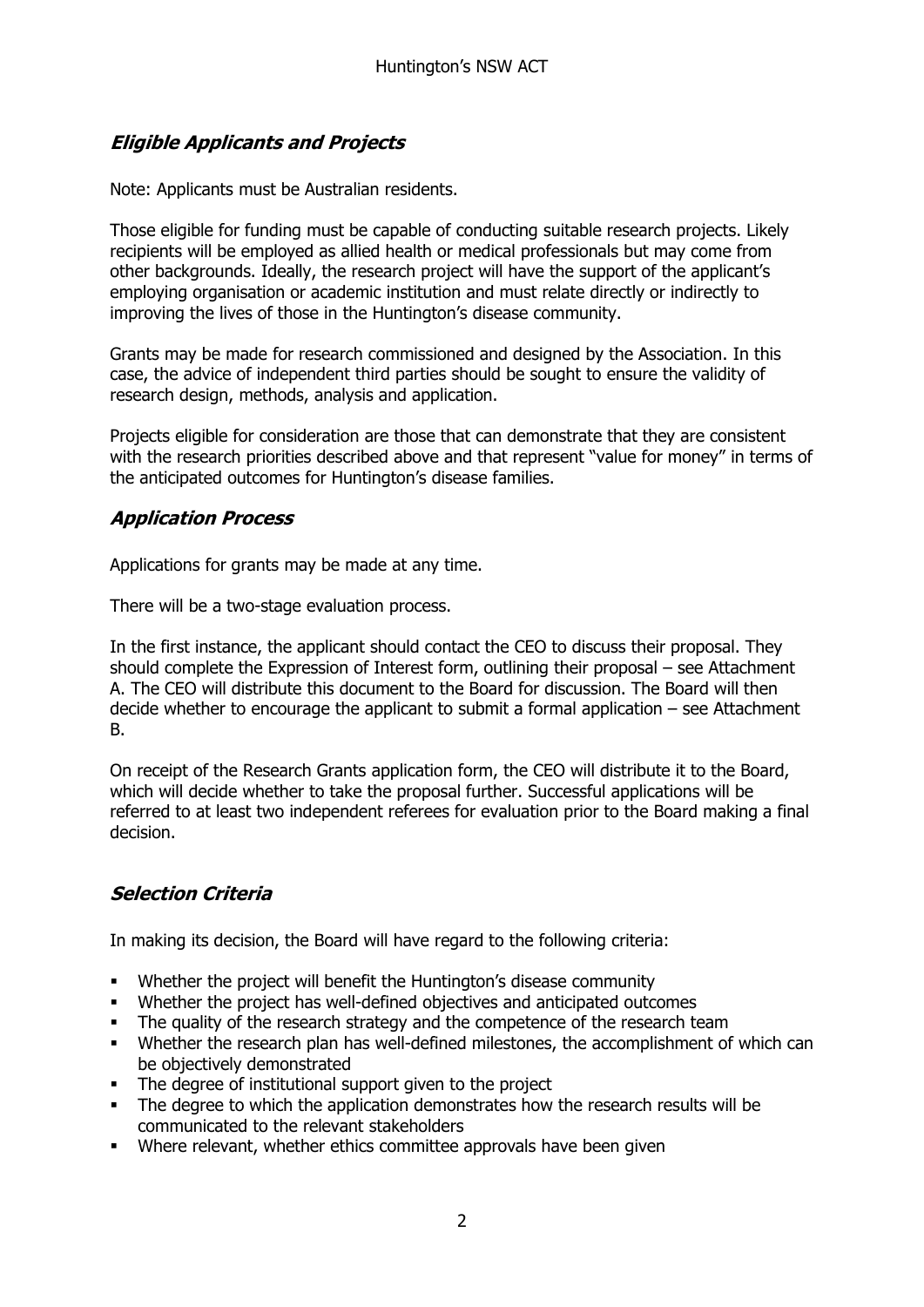- Whether the applicant has provided a clear rationale for seeking funding from the Association, and clearly described the source and value of other funding
- Whether the project represents value for money where value refers to potential positive outcomes for Huntington's disease families

### **Conditions that apply to all applicants for grants**

The intellectual content of any research application submitted will remain the property of the applicant. However, all applications must contain a "plain English" (lay) summary for use and publication as the Association sees fit.

In lodging an application, an applicant is acknowledging that the application may be referred to independent referees for advice as to its quality.

A "plain English" progress report must be submitted by the grant recipient to the Association no later than 2 weeks after the investigation has been in progress for 6 months. In this regard, the investigation will be considered to have commenced when the grant is approved.

The progress report must address the project milestones, and detail how the grant has been spent. This report must be countersigned by the project supervisor and the financial officer, or relevant official of the organisation to which grant money is paid.

A final report (including a plain English summary which may be published by the Association) must be submitted no later than 1 month after the end of the grant period. This report must be countersigned by the project supervisor and the financial officer, or relevant official of the organisation to which grant money is paid.

The Association requires documentary evidence of outlays reported in progress reports and the final report, such as a declaration from the financial officer confirming the expenditure.

All published papers, abstracts and oral presentations resulting from the research must acknowledge the Association's support, and one copy of any published paper or report must be lodged with the Association.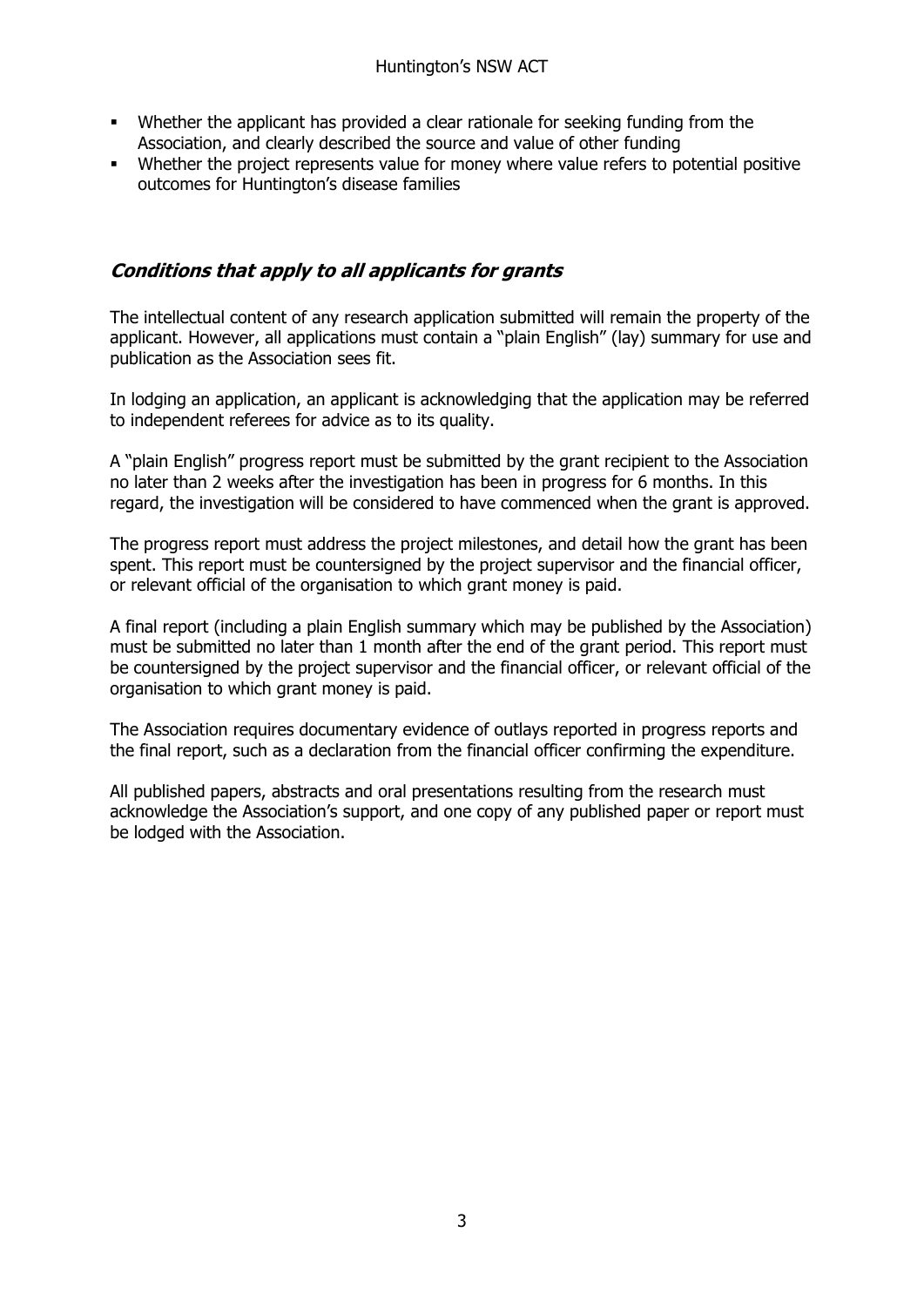| <b>Version:</b> | Date:             | <b>Name and Title:</b>           | Signature: |
|-----------------|-------------------|----------------------------------|------------|
|                 | <b>March 2005</b> | Mark Bevan<br>President          |            |
| $\mathbf{2}$    | April 2012        | Don Ayres<br>President           |            |
| 3               | November<br>2020  | <b>Brian Rumbold</b><br>Chairman |            |

### **Approval**

Appendices

- A. Initial expression of interest
- B. Research Grant Application Form<br>C. Research Grant Applications Res
- Research Grant Applications Referee Scoring Sheet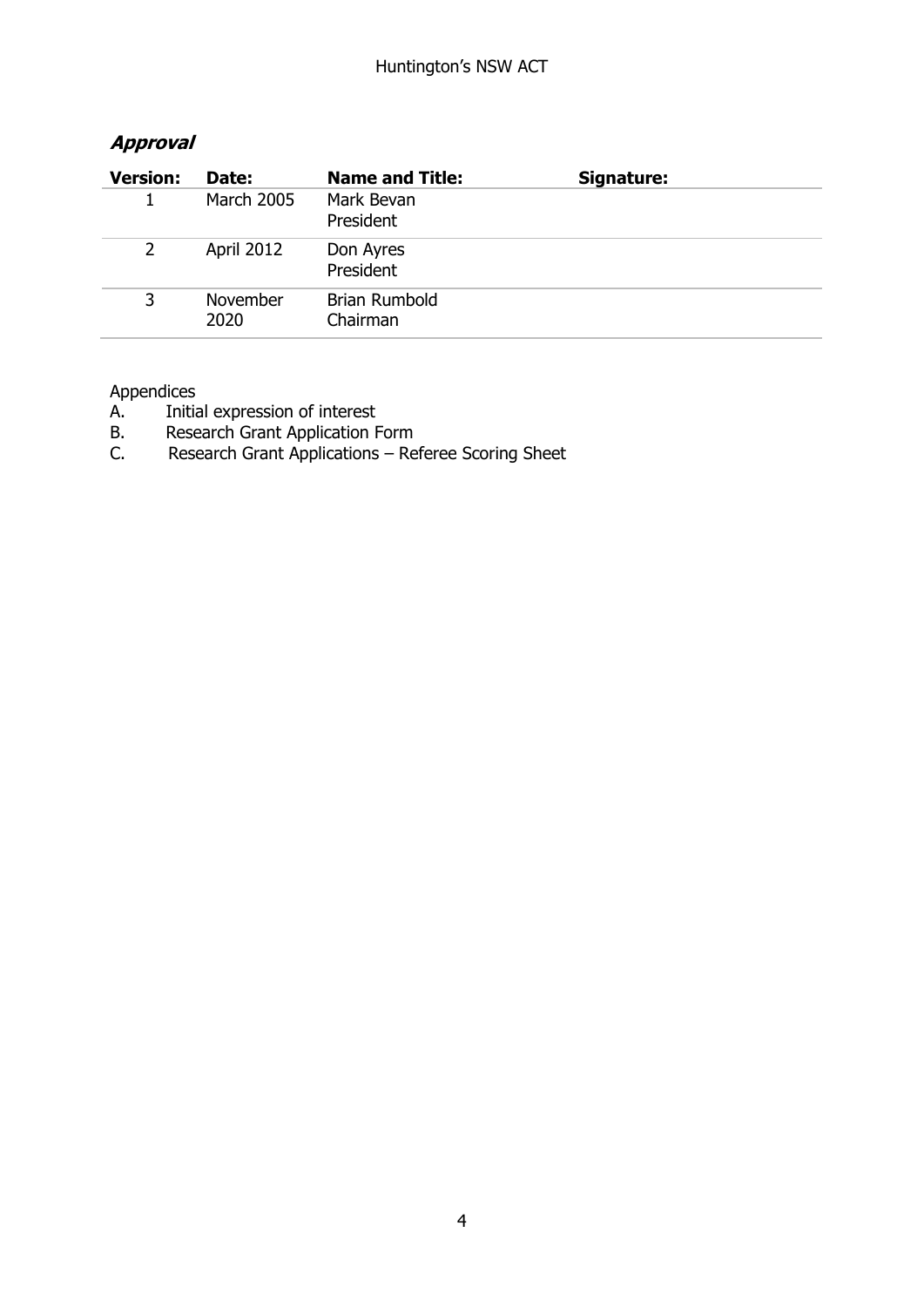### **Attachment A**

# **Research Grant – Expression of Interest (EoI) Form**

# **Section 1 – Applicant Information**

| Name                                                                                                                        |    |
|-----------------------------------------------------------------------------------------------------------------------------|----|
| Address for correspondence                                                                                                  |    |
| Telephone no.                                                                                                               |    |
| Email address                                                                                                               |    |
| <b>Educational Qualifications</b>                                                                                           |    |
| <b>Educational Institution or</b><br>Employer/Name of supervisor (as<br>appropriate to where the research is<br>undertaken) |    |
| Brief description of the project                                                                                            |    |
| Total amount sought                                                                                                         | \$ |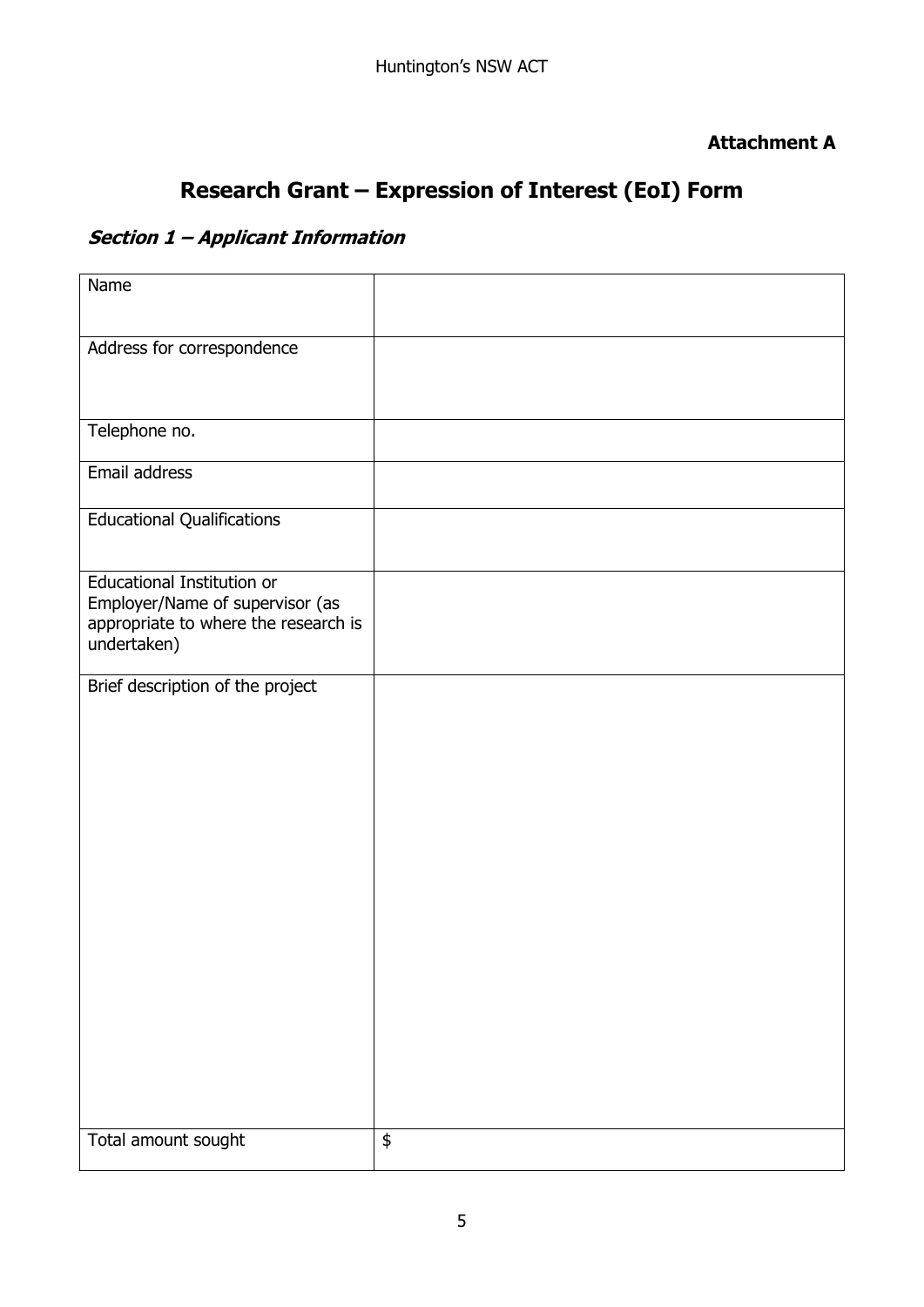#### **Attachment B**

# **Research Grant Application Form**

**(Do not complete until EoI form accepted.)**

# **Section 1 – Applicant Information**

| Name                                     |    |
|------------------------------------------|----|
| Title or position held                   |    |
| Research Organisation/Employer           |    |
| Applicant's email address                |    |
| Abbreviated Title of Research<br>Project |    |
| Period for which funding is sought       |    |
| Total amount sought:                     | \$ |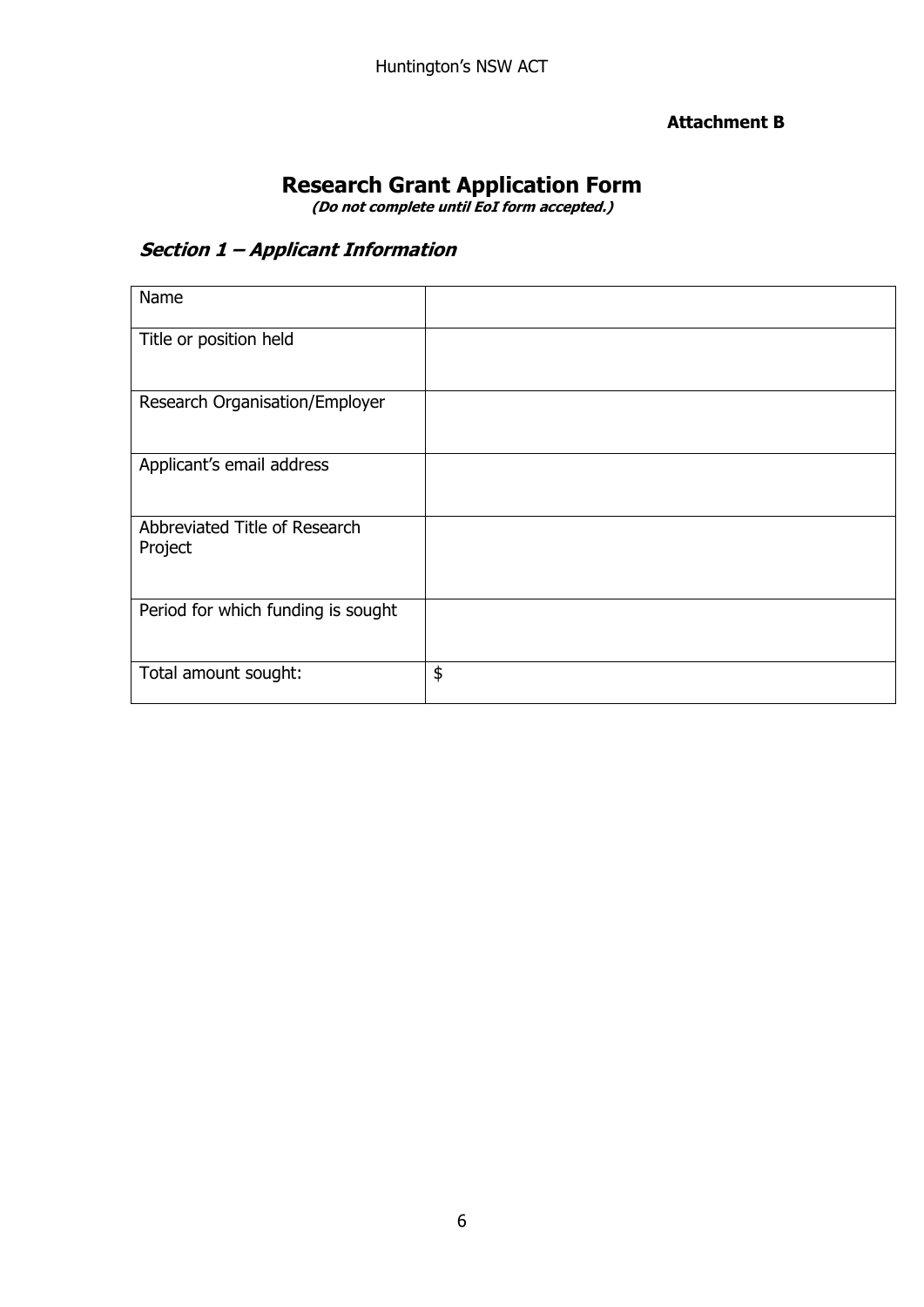## **Section 2 – Research Summary. Plain English Description**

Full Title of Your Research Project:

Using plain English suitable for a lay reader, provide a short description of the overall nature and scope of the project. This should include the proposed research focus, the composition of the research team and the key activities and benefits of the project. In particular, describe how your project will benefit the HD community.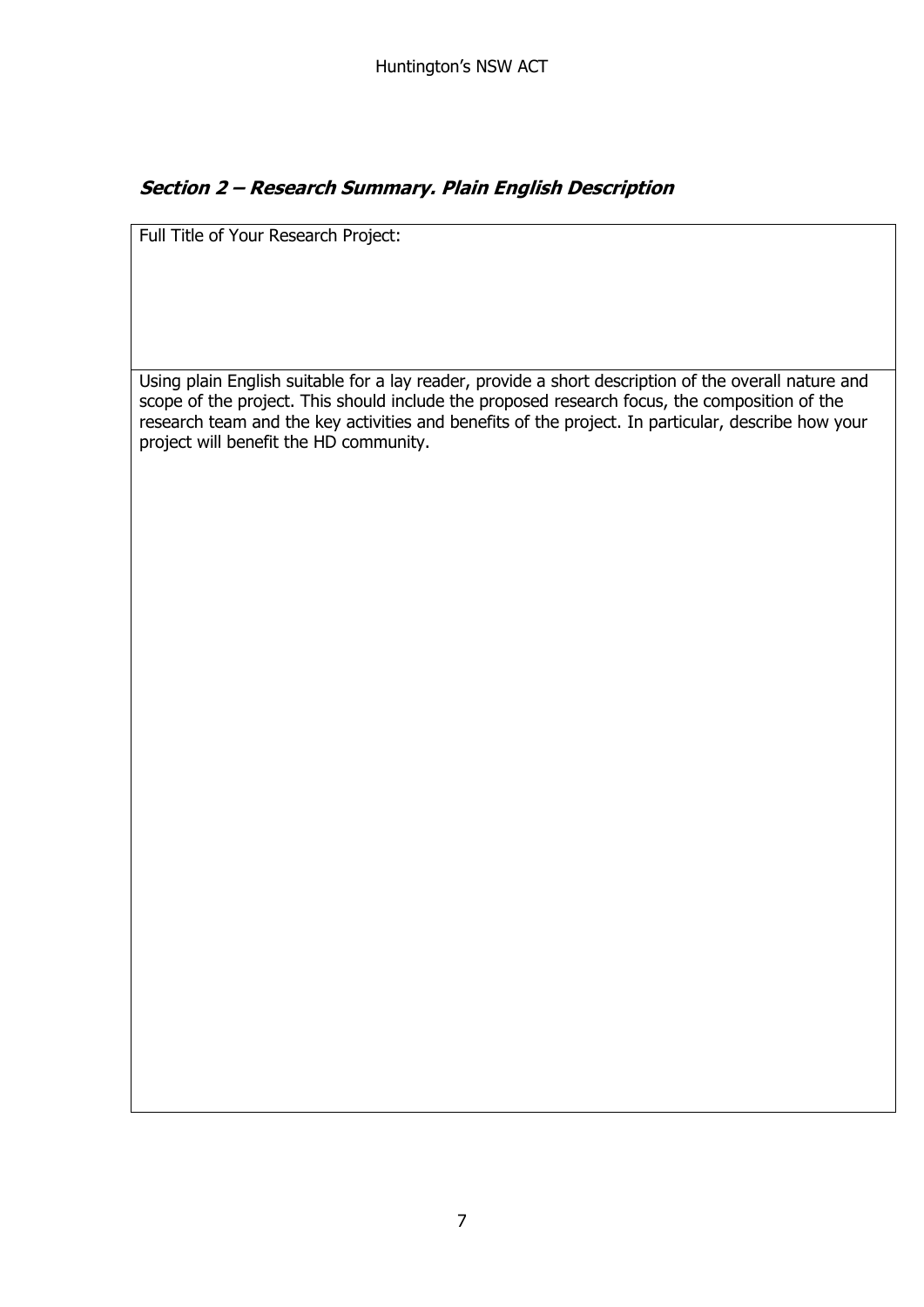### **Section 3 – Academic Research Plan**

The plan should not exceed ten A4 pages. No specific format is required, and a preexisting plan may be submitted provided that it addresses all of the following:

- **•** The background and significance of the research
- The project rationale, including details of preliminary studies
- **•** The research strategy
- **•** The objectives and anticipated outcomes of the project
- Project management and evaluation, including the project milestones
- **■** Institutional support for the project
- **Ethics committee approvals**
- **•** Communication of results to stakeholders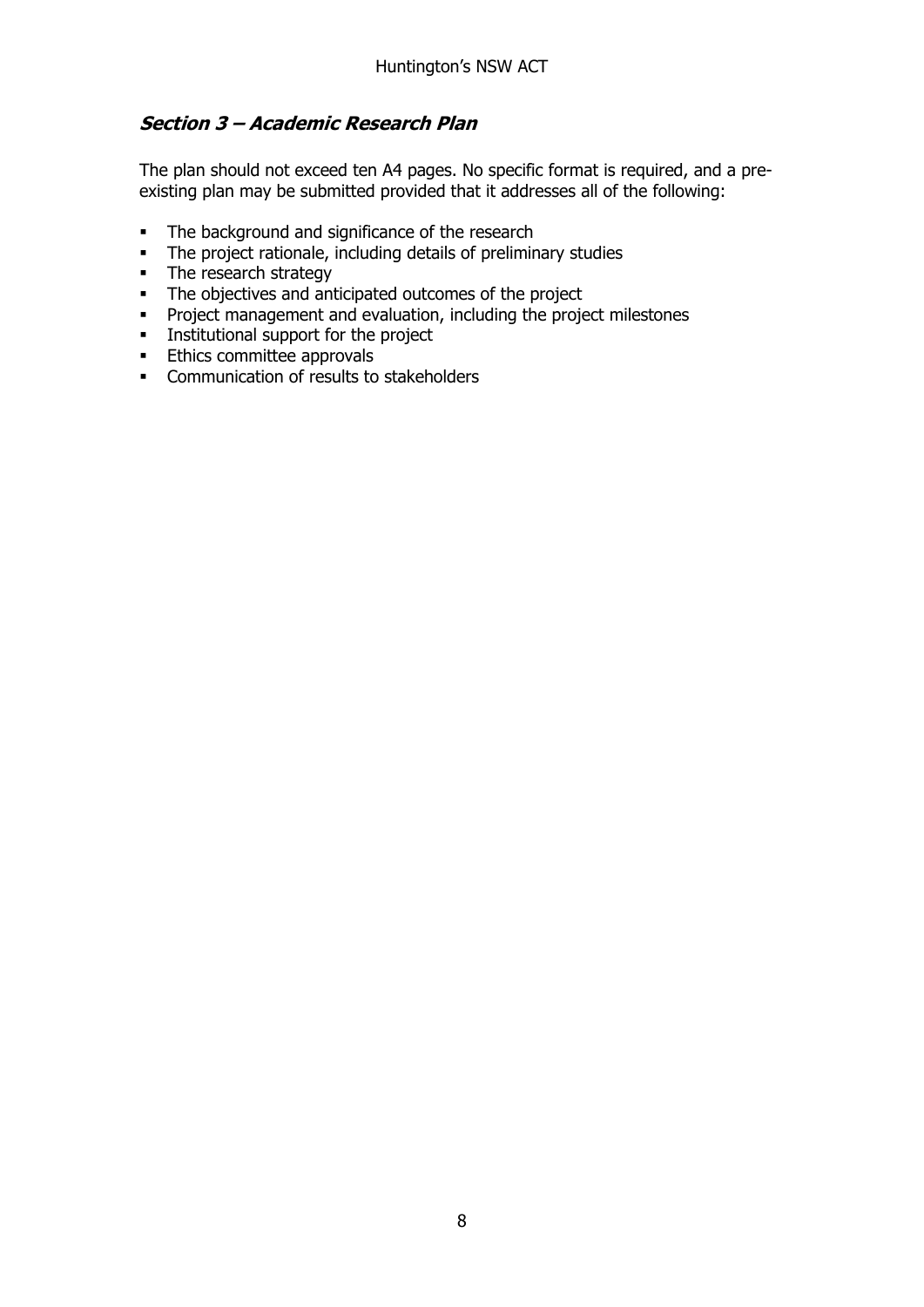### **Section 4 – How Would the Grant be Spent**

Please describe how this funding will be used in your project.

Notes:

- You may use additional pages if necessary.
- Huntington's NSW ACT provides only direct costs (i.e. not overheads) for research support.
- **■** Justify any unusual or large items or expenditures.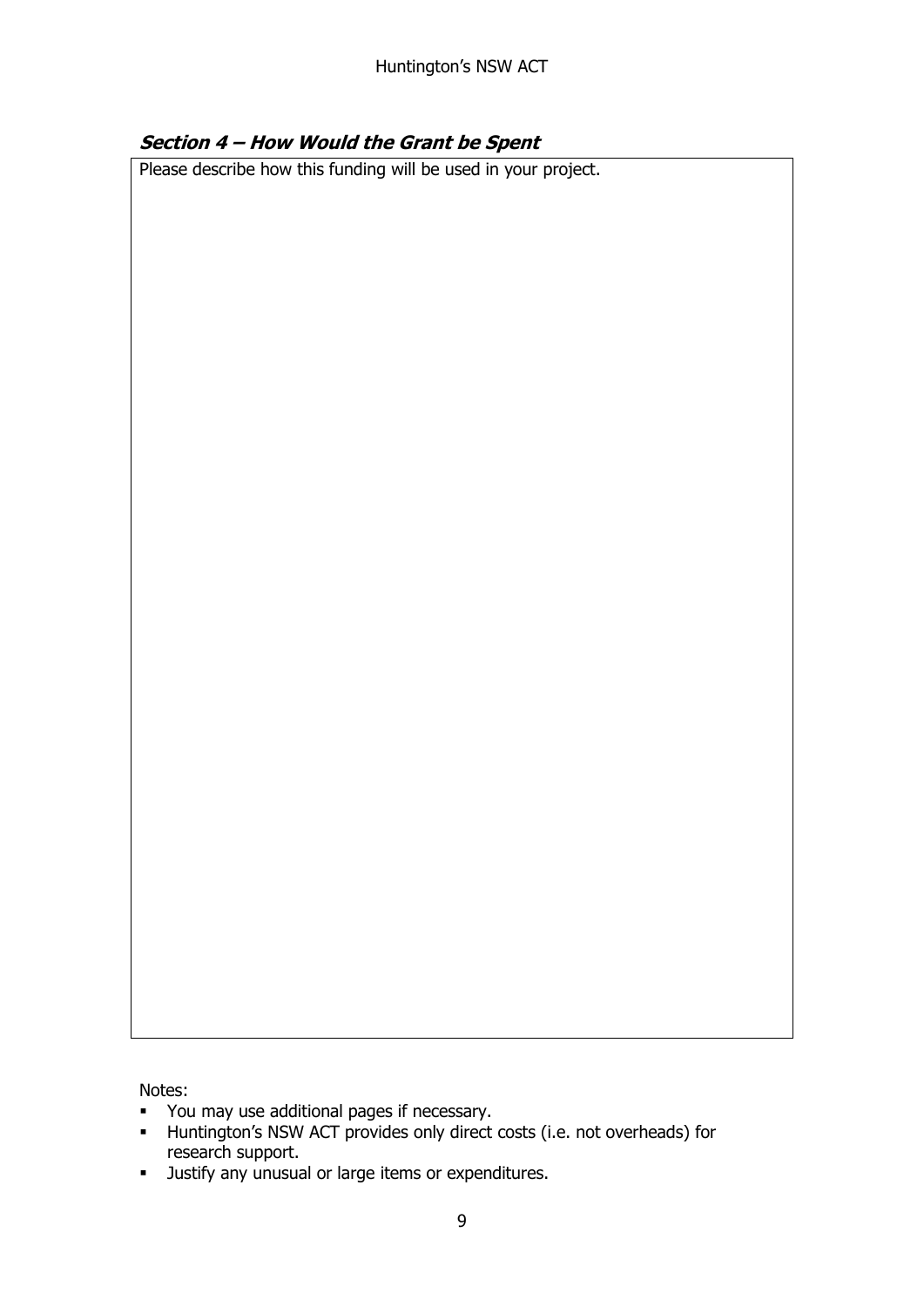**•** Include Superannuation Guarantee component under salary

### **Section 5 – More information about yourself – Research and Professional and Personal Experience**

Please describe how your experiences and personal qualities will allow you to conduct this research. You should describe relevant work experience, previous research you have conducted and any relevant publications. You should tell us about your personal qualities and what you hope to add to the research into Huntington's disease. Explain why you are doing this research.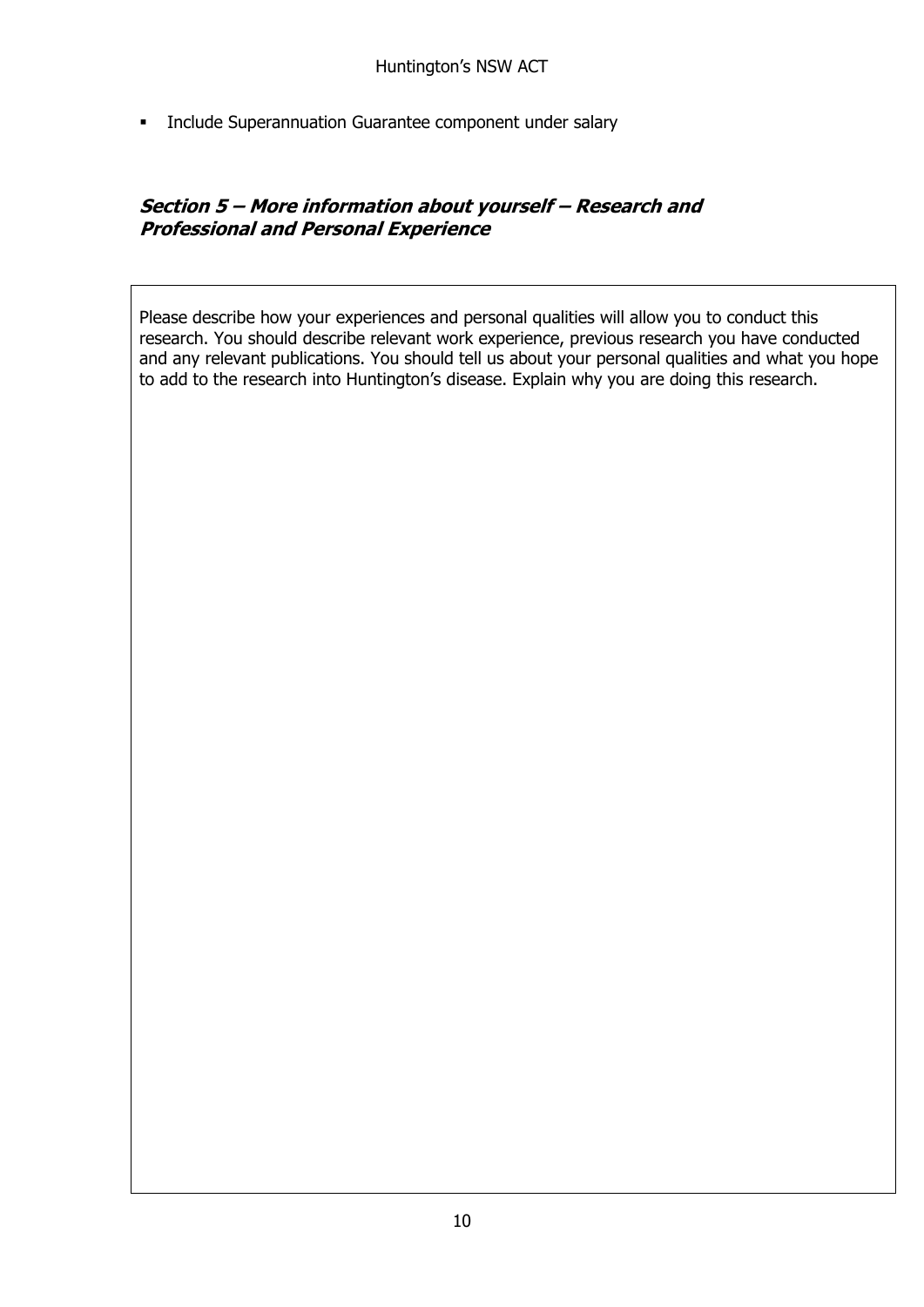## **Section 6– Supervisors/Co-investigators**

Please provide details of supervisors, co-investigators and others who may be involved in this study. Include academic affiliations, previous research and publications.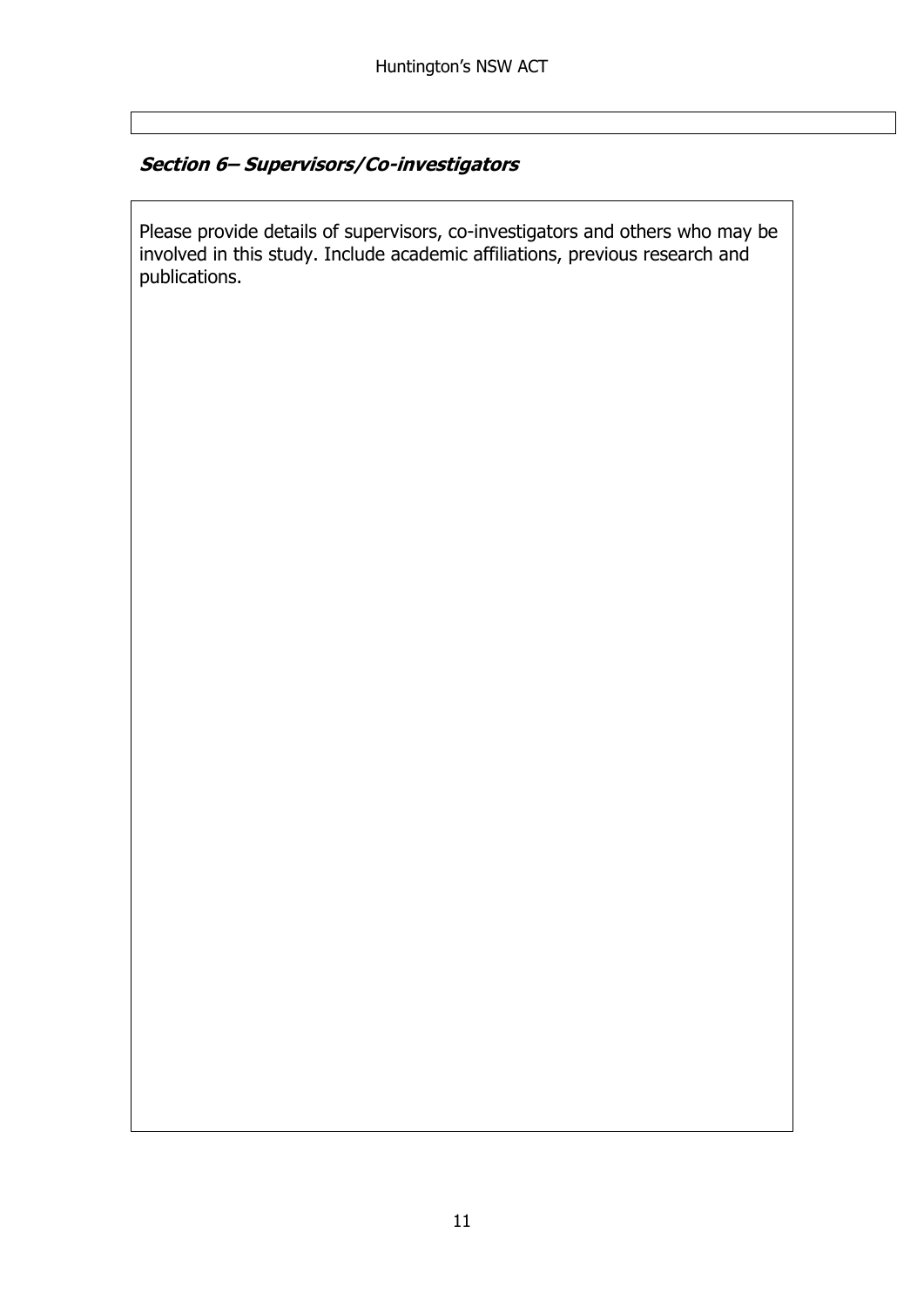# **Section 7 - Other Financial Support**

| Please outline any other financial support that you have applied for or obtained for this project.<br>% of Total Project Budget<br>Support Item<br><b>Status</b><br>(Approved/Requested)<br>(Type, Source, Value \$) |
|----------------------------------------------------------------------------------------------------------------------------------------------------------------------------------------------------------------------|
|                                                                                                                                                                                                                      |
|                                                                                                                                                                                                                      |
|                                                                                                                                                                                                                      |
|                                                                                                                                                                                                                      |
|                                                                                                                                                                                                                      |
|                                                                                                                                                                                                                      |
|                                                                                                                                                                                                                      |
|                                                                                                                                                                                                                      |
|                                                                                                                                                                                                                      |
|                                                                                                                                                                                                                      |
|                                                                                                                                                                                                                      |
|                                                                                                                                                                                                                      |
|                                                                                                                                                                                                                      |
|                                                                                                                                                                                                                      |
|                                                                                                                                                                                                                      |
|                                                                                                                                                                                                                      |
|                                                                                                                                                                                                                      |
|                                                                                                                                                                                                                      |
|                                                                                                                                                                                                                      |
|                                                                                                                                                                                                                      |
|                                                                                                                                                                                                                      |
|                                                                                                                                                                                                                      |
|                                                                                                                                                                                                                      |
|                                                                                                                                                                                                                      |
|                                                                                                                                                                                                                      |
|                                                                                                                                                                                                                      |
|                                                                                                                                                                                                                      |
|                                                                                                                                                                                                                      |
|                                                                                                                                                                                                                      |
|                                                                                                                                                                                                                      |
|                                                                                                                                                                                                                      |
|                                                                                                                                                                                                                      |
|                                                                                                                                                                                                                      |
|                                                                                                                                                                                                                      |
|                                                                                                                                                                                                                      |
|                                                                                                                                                                                                                      |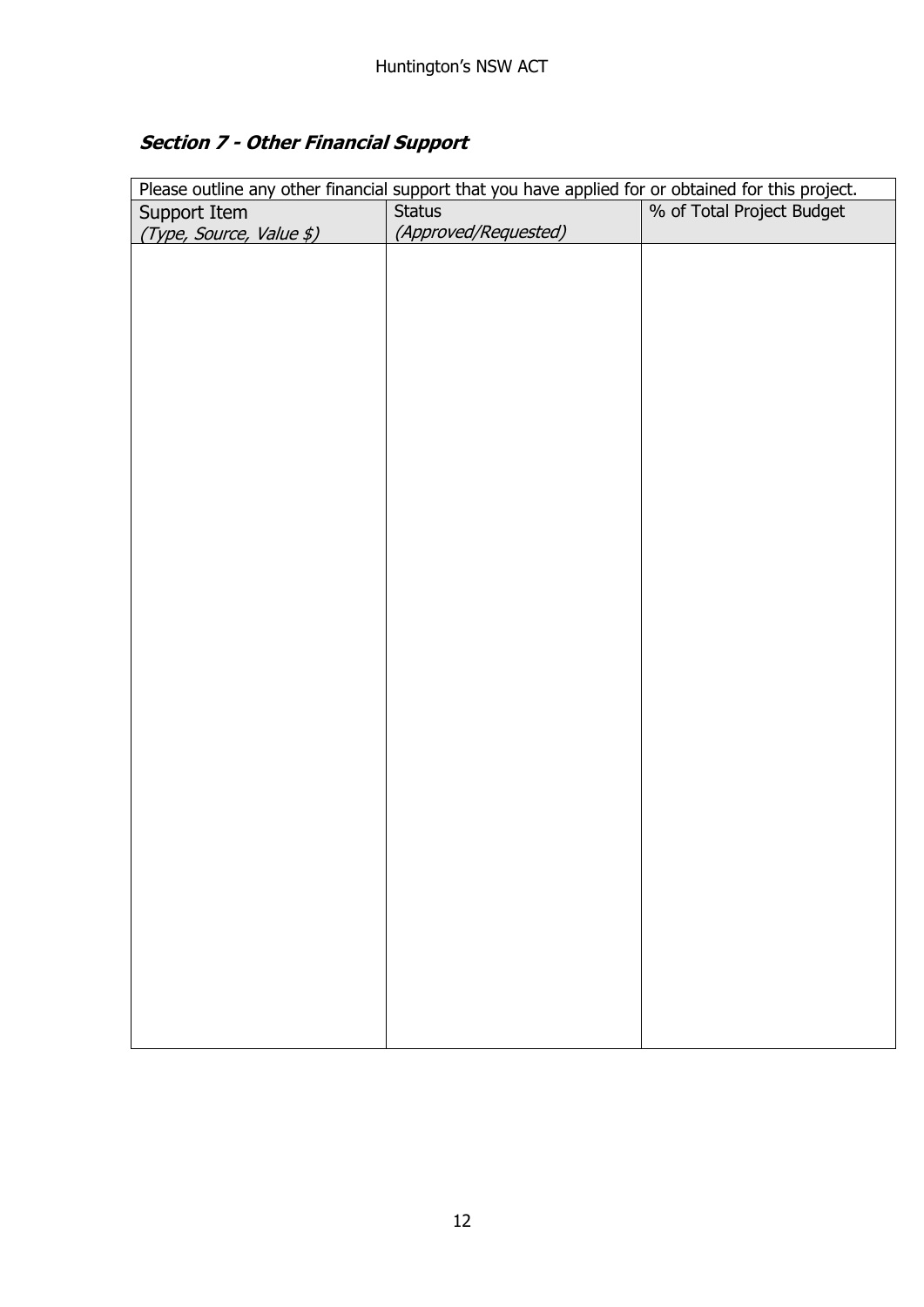### **Section 8 - Terms and Conditions**

In the event of accepting a grant, we agree to:

- Use the grant for the purposes stated in this application;
- Submit a progress and final report as specified in our current Policy & Guidelines;
- Acknowledge the support from Huntington's NSW & ACT in any publication resulting from the grant;
- Provide a copy of any such publication to the Association.

| Signature of Applicant:                      | Date: |
|----------------------------------------------|-------|
| Signature of Work or Academic<br>Supervisor: | Date: |
|                                              |       |